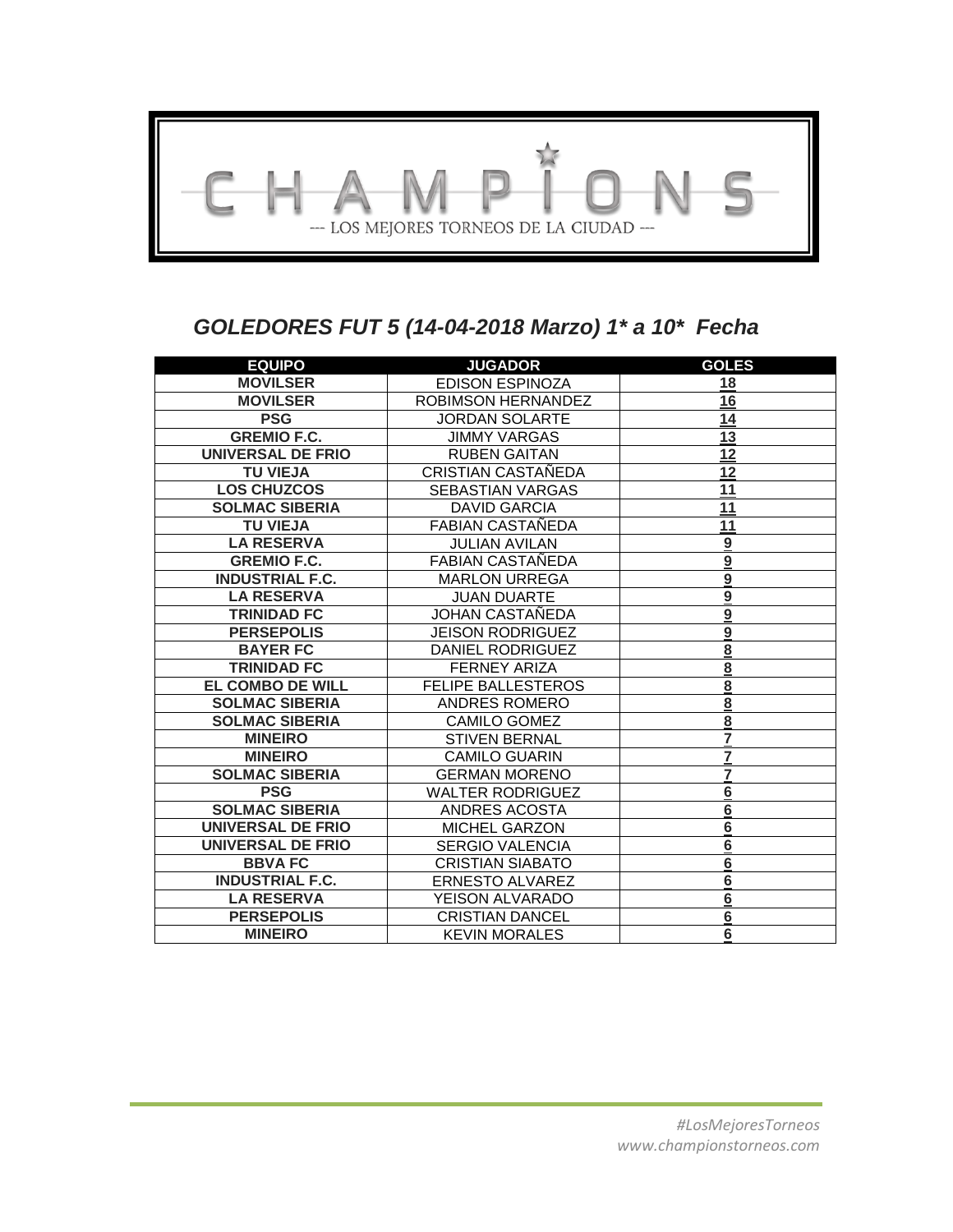## *3 FEBRERO*

## **LOS CHUZCOS**

BRYAN CARPA **1** MARIO NAVAS **3** SEBASTIAN VARGAS **3**

## **CLUB 504**

FELIPE ESPEJO **1**

## **COLSUBSIDIO**

ELIAS FORERO **1** MARTIN CRUZ **1**

## **TU VIEJA**

OSCAR CASTAÑEDA **1** FABIAN CASTAÑEDA **1** RICARDO TORRES **1** CARLOS DIAZ **1**

#### **TRINIDAD FC**

FERNEY ARIZA **1** LEITON ROJAS **2** ARGEMIRO **1** JOHAN CASTAÑEDA **2**

### **GREMIO FC**

JOHAN VELANDIA **1** JIMMY VARGAS **3** FABIAN CASTAÑEDA **2**

## **SOLMAC SIBERIA**

ANDRES ROMERO **2** CAMILO GOMEZ **2**

#### **MOVILSER**

FERNANDO CAMARGO **2**

## **PSG**

JORGE MESA **1** JORDAN SOLARTE **2** WALTER RODRIGUEZ **4**

#### **MINERIO**

KEVIN MORALEZ **2** DANIEL RUIZ **1** JEISON BAQUERO **2** STIVEN BERNAL **2**

## **UNIVERSAL DE FRIO**

RUBEN GAITAN **3** CARLOS CARVENNA **1** YEISON CENTENO **1**

## **INDUSTRIAL FC**

JUAN LAGOS **1**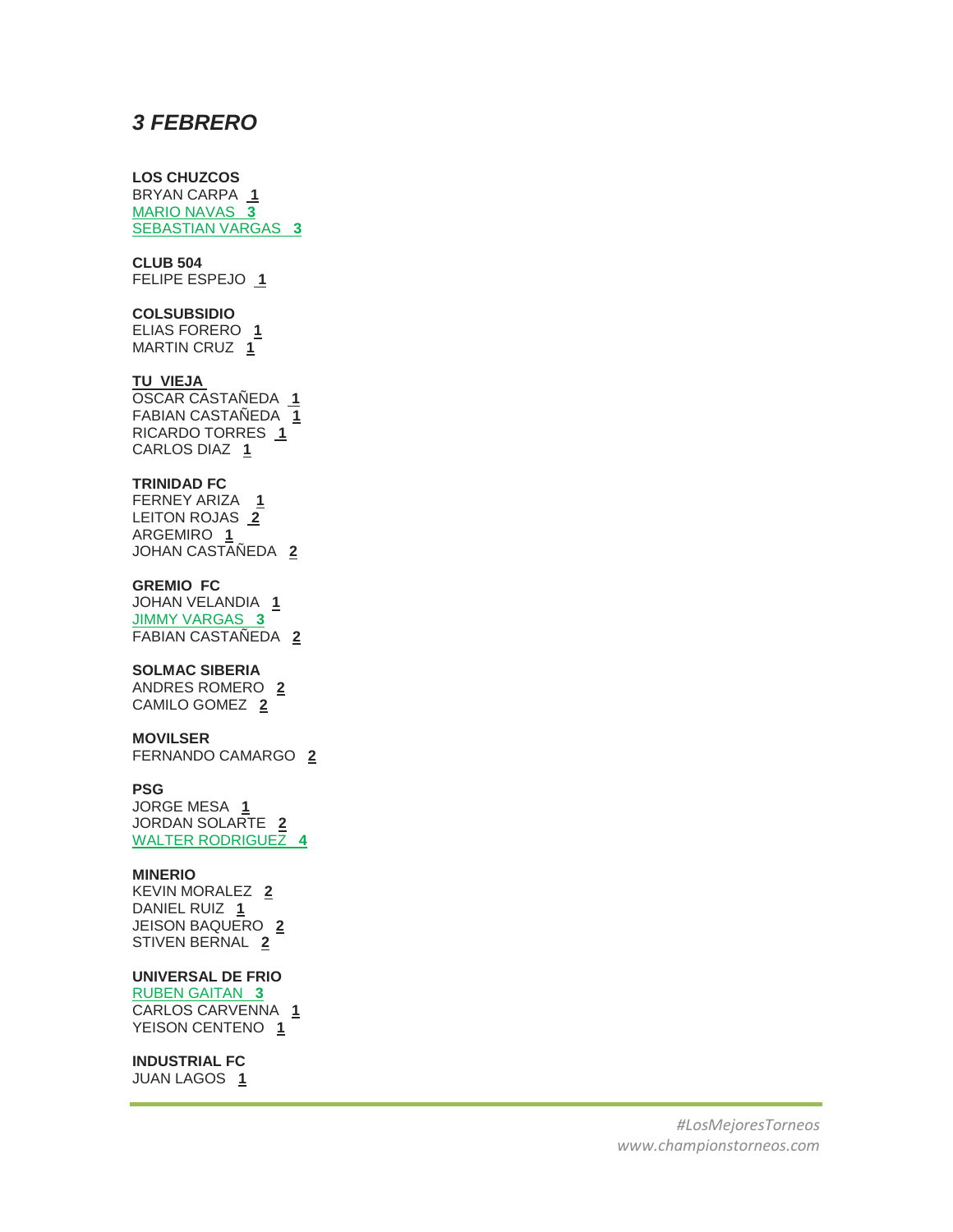NORVEY SUAZA **1** ERNESTO ALVAREZ **2** MARLON URREGA **4**

## *10 FEBRERO*

### **SOLMAC PALOQ**

JORGE CORTEZ **1** LUIS TORREZ **1** NESTOR USECHE **1 PSG** JORGE MESA **1** ALEJANDRO MESA **1** JORDAN SOLARTE **3** CRISTIAN CORTEZ **1** WALTER RODRIGUEZ **2** CRISTIAN CRUZ **1** BRAYAN SANCHEZ **1**

#### **PERSEPOLIS**

CRISTIAN DANCEL **2** JEISON RODRIGUEZ **1** CESAR GONZALES **1**

## **EL COMBO**

ANDRES TARAZANA **2**

### **KELSEN FC**

DANIEL REALPE **3** PAULO REALPE **3**

## **GREMIO FC**

CAMILO VILLEGAS **2** ESTEBAN VILLEGAS **1** JIMMY VARGAS **4** FABIAN CASTAÑEDA **3** OSCAR ACUÑA 2 MICHAEL GONZALEZ **1**

## **TRINIDAD FC**

FERNEY ARIZA **1** WILMAR MENDEZ **1** JOHAN CASTAÑEDA **2**

## **LOS CHUSCOZ**

SEBASTIAN VARGAS **1** JULIAN MALDONADO **1** MARIO NAVAS **1**

## **MINEIRO**

CRISTIAN ROJAS **4** CAMILO GUARIN **2** JAMER ROJAS **1** JEISON BAQUERO **2**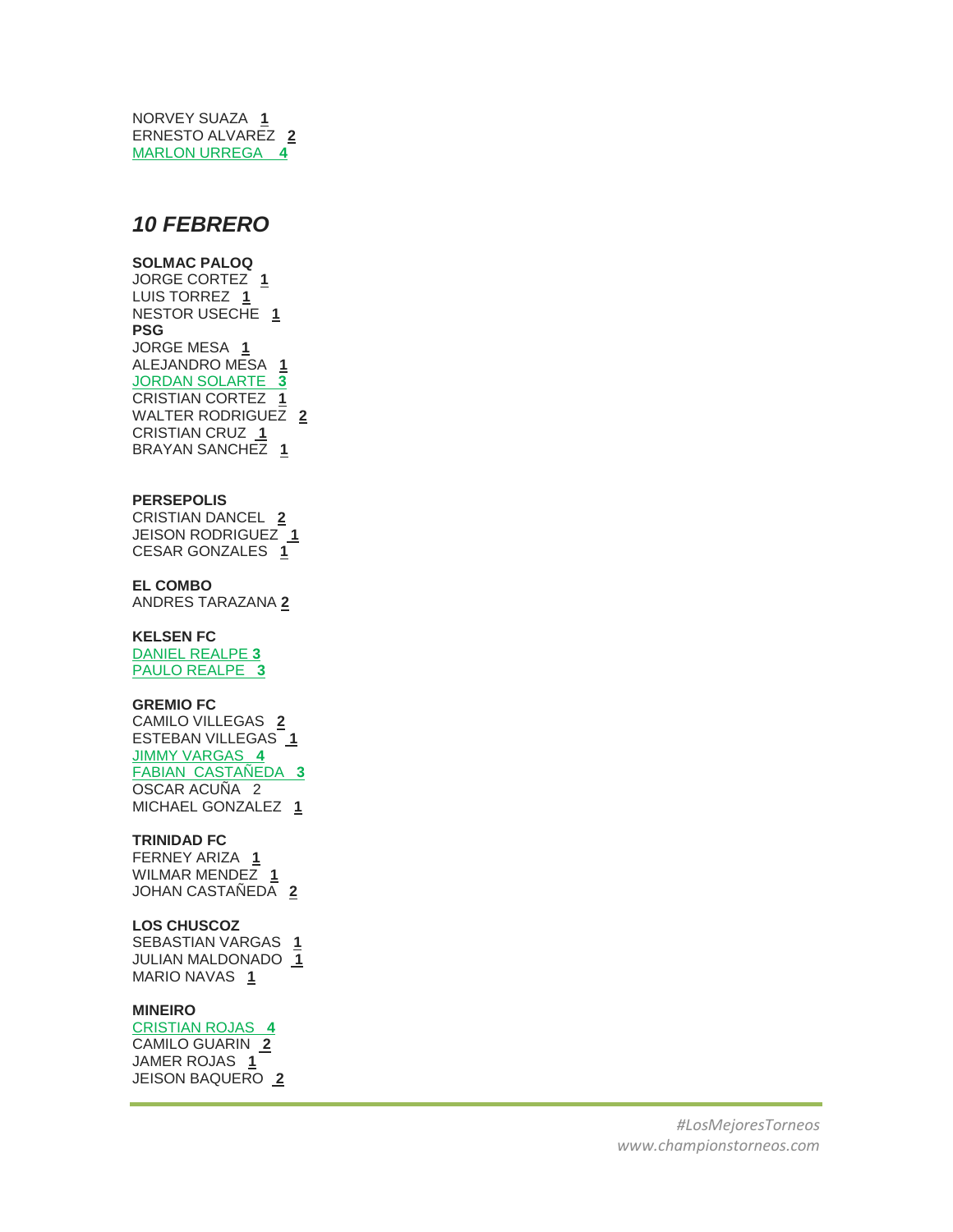#### STIVEN BERNAL **3**

## **UNIVERSAL DE FRIO**

CRISTIAN VALBUENA **2** RUBEN GAITAN **3** FABIAN VERNAN **2**

## **TU VIEJA**

CARLOS DIAZ **2** FABIAN CASTAÑEDA **2** CRISTIAN CASTAÑEDA **2**

#### **EL CARTEL**

STIVEN VILLEGAS **1** ALE VILLEGAS **1** CESAR MORENO **1**

## **LOS MAGIOS**

SAINE RUEDA **1** CARLOS VIUCHI **1**

#### **MOVILSER**

EDINSON ESPINOZA **4** ROBINSON HERNANDEZ 6 SANTIAGO SEVATERNO **1**

## **BBVA FC**

ANDRES GUERRA **2** WILSON BERNAL **1** JORGE SILVA **1** CAMILO ALDANA **1** CRISTIAN SIABATO **4** IVAN FLORES **2**

#### **CLUB 504**

RAFAEL REYES **2** MICHAEL REYES **1** DANIEL DAZA **1** RICARDO FUENMAYOR **2**

## **INDUSTRIAL FC**

NORVEY SUAZA **2**

#### **LA RESERVA**

JULIAN AVILAN **2** SEBASTIAN CALDERON **1** JUAN DUARTE **2**

## **SOLMAC SIBERIA**

GERMAN MORENO **1** EDGAR PINZON **1** DIEGO SUAREZ **1** DAVID GARCIA **2** ANDRES ACOSTA **3**

## **COLSUBSIDIO**

FABIAN BELTRAN **1**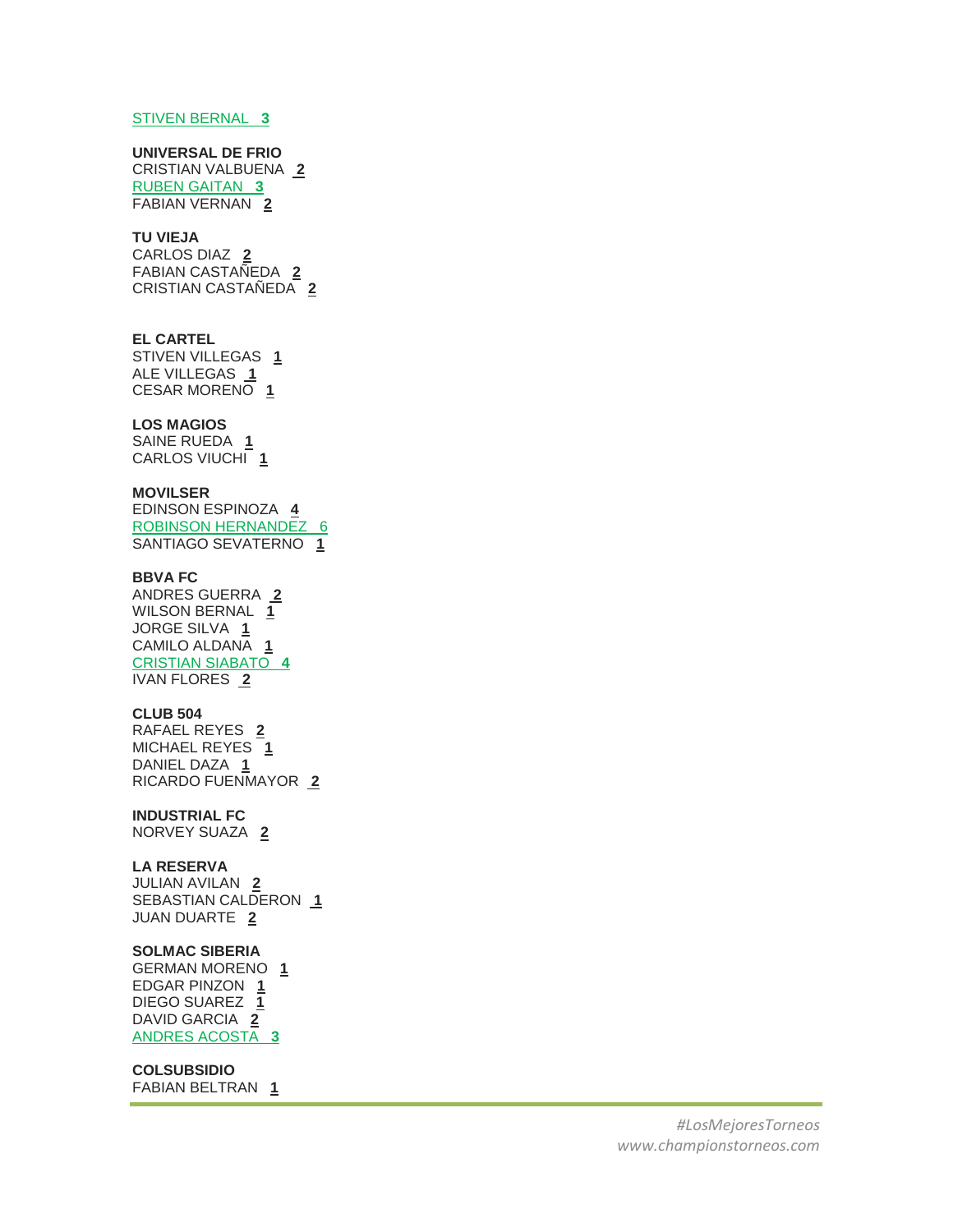SERGIO CHAPARRO **1** MICHAEL CRUZ **1**

## *17 FEBRERO*

#### **LA BANDA**

FELIPE RODRIGUEZ 4 FABIAN VACIA 1 RONALD RODRIGUEZ 1

## **EL COMBO**

ANDRES TARAZANA 2 MIGUEL PINZON 1

## **SOLMAC PALOQUEMAO**

CRIS TORREZ 3 PABLO YARA 1 RAUL GOMEZ 3

## **INDUSTRIAL FC**

NORVEY SUAZA 1 MARLON URREA 2 ERNESTO ALVAREZ 2

## **EL CARTEL**

JHON TORREZ 2 DIEGO VARGAS 2

## **SOLMAC SIBERIA**

CAMILO GOMEZ 2 DAVID GARCIA 7

## **PSG**

JORGE MESA 1 JORDAN SOLARTE 3 CRISTIAN CORTEZ 2 BRAYAN SANCHEZ 4

## **LA RESERVA FC**

JULIAN AVILAN 1 JUAN DUERTE 1

#### **TU VIEJA**

CRISTIAN CASTAÑEDA 4 JHON LADINO 2

#### **LOS MAGIOS**

JEISON PAVEC 1 CAMILO YEPES 2

#### **MOVILSER**

FERNANDO CAMARGO 1 NICOLAS GARZON 1 EDINSON ESPINOZA 2 SANGIAGO SAVATERNO 3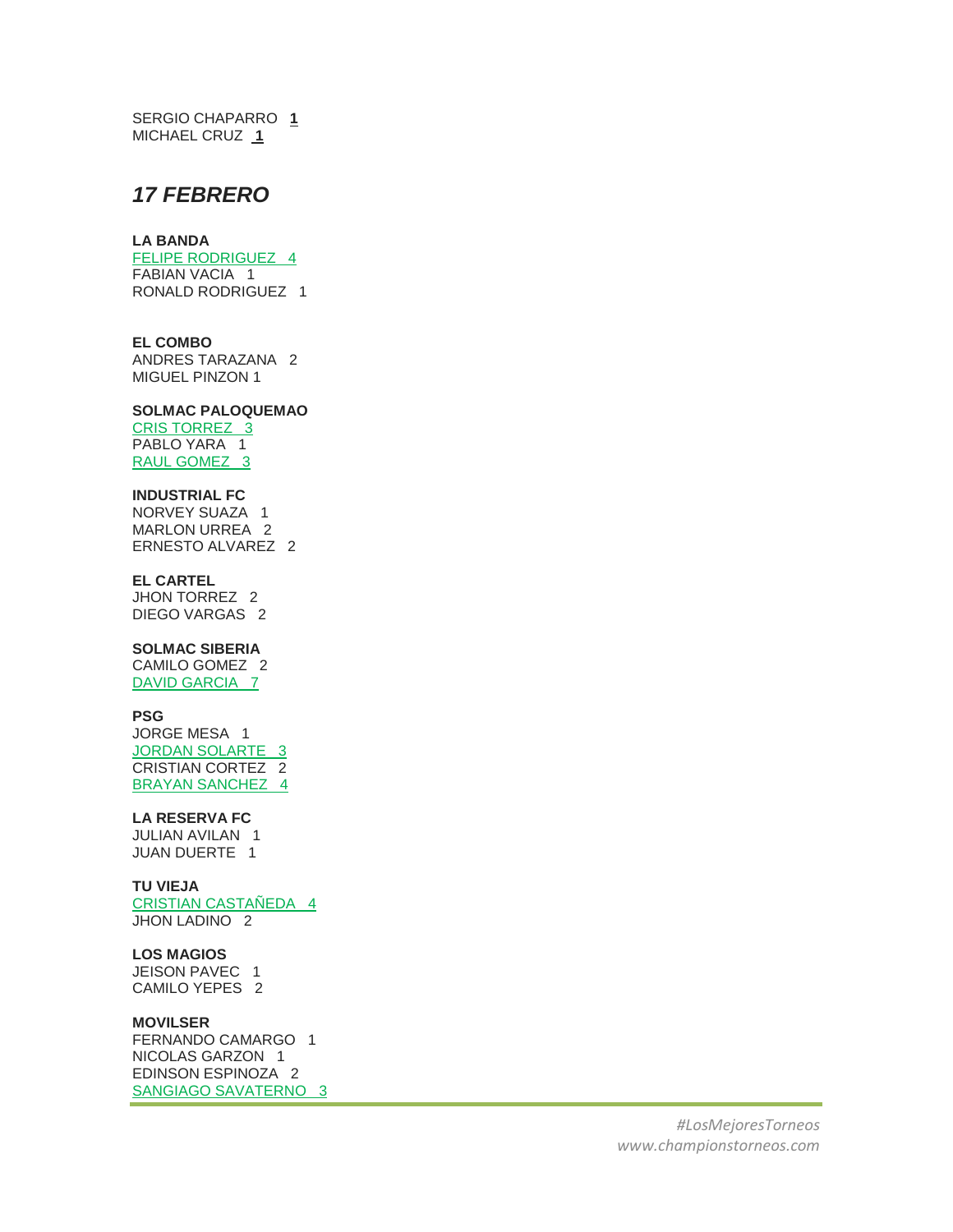#### **COLSUBSIDIO**

MICHAEL CRUZ 2 WILMER JESEN 2

## **BAYER FC**

MIGUEL CARDENAS 2 YOVANI RODRIGUEZ 1 DANIEL RODRIGUEZ 1

## *24 FEBRERO*

## **TRINIDAD FC**

FERNEY ARIZA 4 LEITON ROJAS 2 CARLOS ARDILA 1 JOHAN CASTAÑEDA 1

## **BBVA FC**

ANDRES GUERRA 2 WILSON BERNAL 4 CRISTIAN SIABATO 1 JHON VERNAL 2

## **TU VIEJA**

CARLOS DIAZ 2 FABIAN CASTAÑEDA 3 FELIPE ABRIL 3

### **MOVILSER**

FERNANDO CAMARGO 1 JOHAN CELIS 1 NICOLAS GARZON 2 EDINSON ESPINOZA 4 SANTIAGO PATIÑO 1

## **UNIVERSAL DE FRIO**

SERGIO VALENCIA 2 MICHEL GARZON 4

#### **SOLMAC PALOQUEMAO**

CRIS TORREZ 1 PABLO YARA 2

## **PERSEPOLIS**

CRISTIAN DANCEL 2 JEISON RODRIGUEZ 3 CESAR GONZALEZ 1 JUAN RUEDA 1

#### **LOS CHUZCOS**

SEBASTIAN VARGAS 4 MARIO NAVAS 2 CRISTIAN DIAZ 1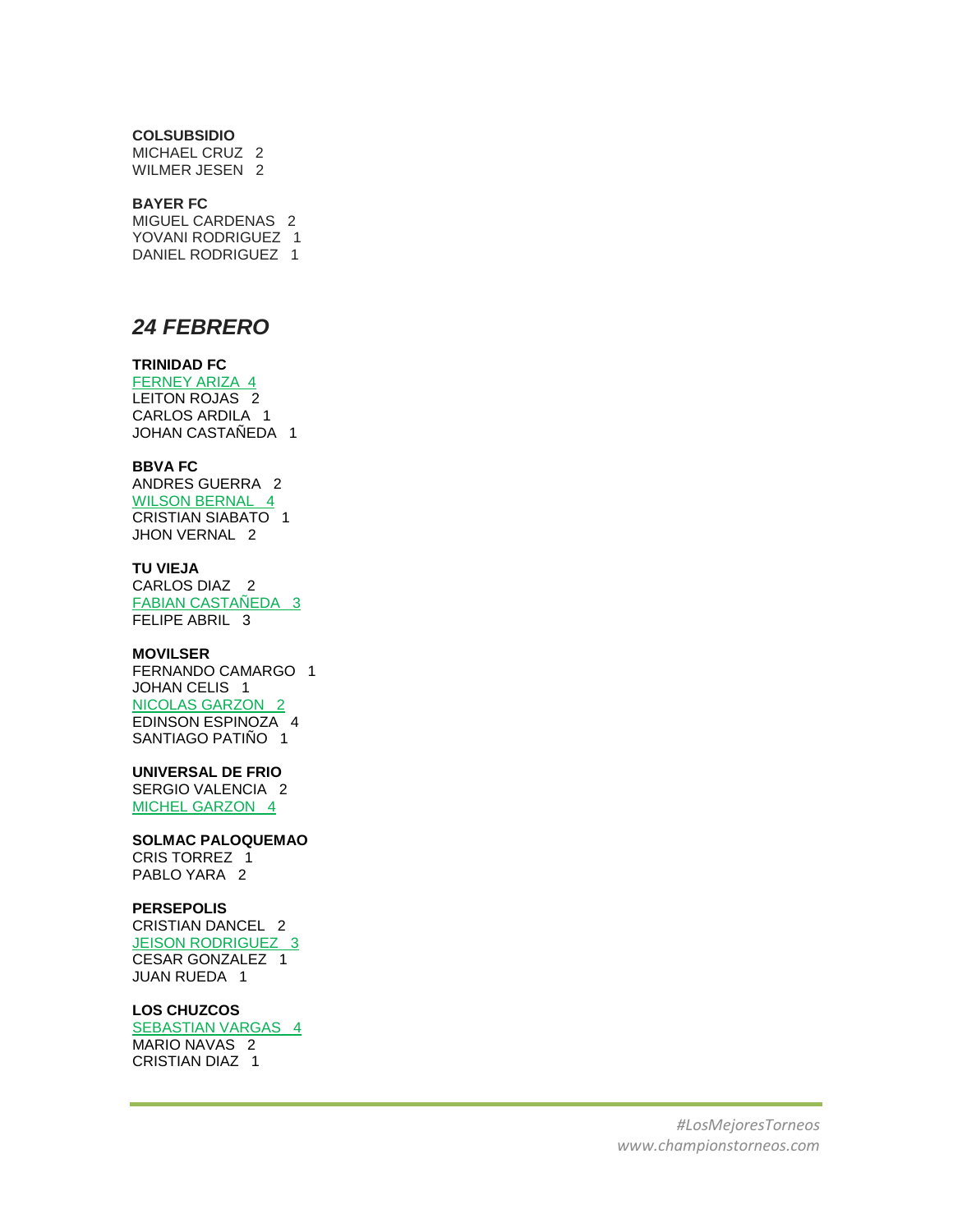## **KELSEN FC**

DANIEL REALPE 1 JUAN TULCAN 2 JAVIER CUMBE 1

## **SOLMAC SIBERIA**

ANDRES ROMERO 1 EDGAR PINZON 1 CAMILO MARIN 1 ANDRES ACOSTA 3 DAVID CONTRERAS 3

#### **LOS MAGIOS**

YAIR MELO 2 ANDRES LOPEZ 1

## **CLUB 504**

FELIPE ESPEJO 1

## **GREMIO FC**

CAMILO VILLEGAS 2 ESTEBAN VILLEGAS 4 FABIAN CASTEÑEDA 2 OSCAR ACUÑA 1 MICHAEL GONZALEZ 1

## *03 MARZO*

## **EL COMBO DE WILL**

JUAN QUIÑONEZ 1 EDIXON PAZ 1 ROBINSON TORREZ 1 FELIPE BALLESTEROS 2

#### **PERSEPOLIS**

CRISTIAN DANCEL 1 DIEGO GUZMAN 1

## **PSG**

DANIEL ACOSTA 1 LUIS MESA 1 JORDAN SOLARTE 2

## **UNIVERSAL DE FRIO**

RUBEN GAITAN 1 MICHEL GARZON 2 RUBEN GARCIA 2

## **LA RESERVA**

JULIAN AVILAN 2 SEBASTIAN CALDERON 2 **JUAN DUARTE 3** MILTON URREGO 2

## **MINEIRO**

CAMILO GUARIN 3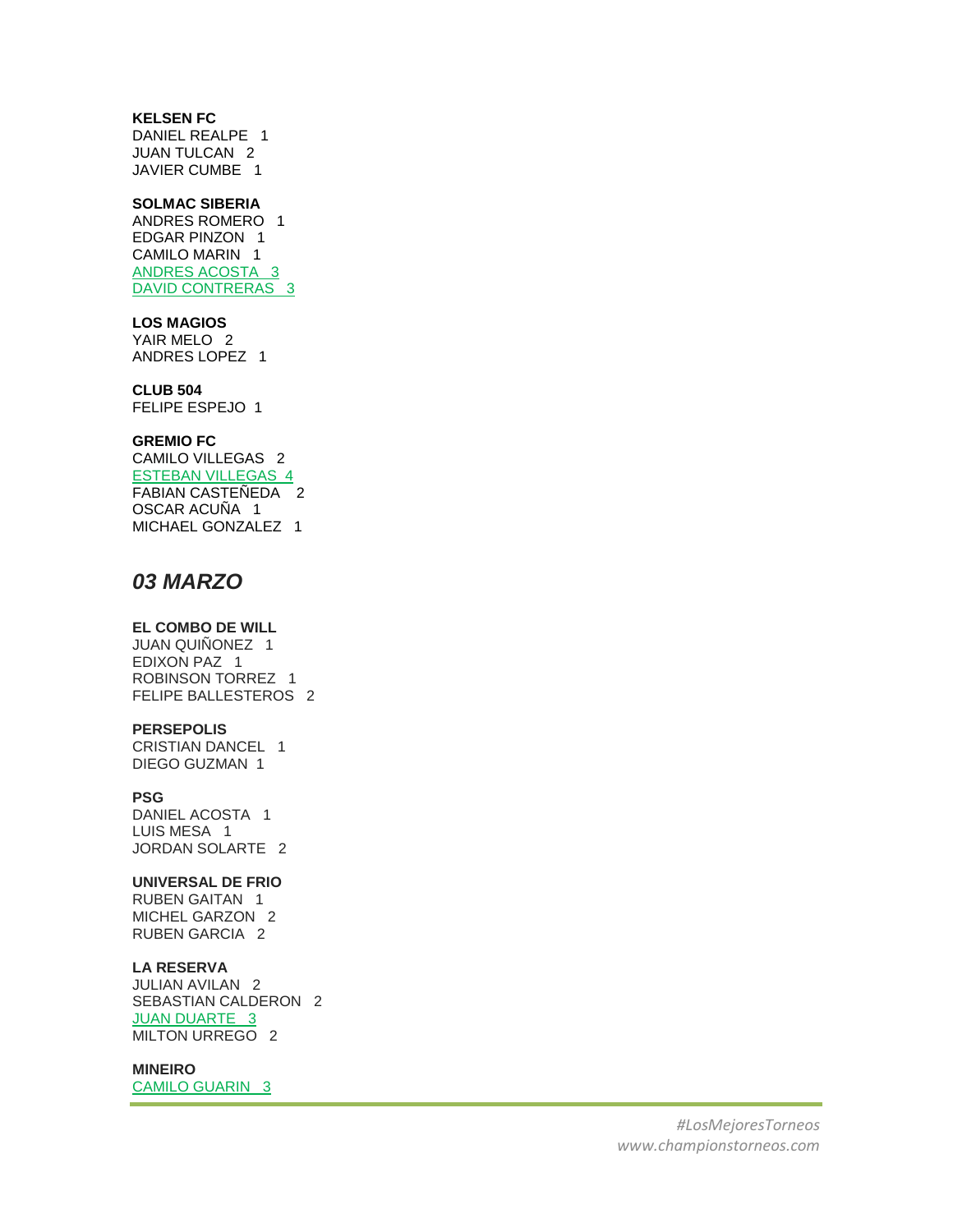## ANDRES PINILLA 3

JAMER ROJAS 2

### **TU VIEJA**

FABIAN CASTAÑEDA 1 CRISTIAN CASÑEDA 1

## **SOLMAC SIBERIA**

GERMAN MORENO 1 DAVID GARCIA 1 **GREMIO FC** JIMMY VARGAS 5 FABIAN CASTAÑEDA 3

#### **LOS CHUZCOS**

SEBASTIAN VARGAS 2 JULIAN MALDONADO 1 ALEJANDRO MORENO 1

## *10 MARZO*

**BBVA FC** CRISTIAN SIABATO 1

## **GREMIO FC**

JIMMY VARGAS 1 FABIAN CASTAÑEDA 1

### **MINEIRO**

KEVIN MORALES 2 CAMILO GUARIN 2 DANIEL RUIZ 3 STIVEN BERNAL 2

## **INDUSTRIAL FC**

NORVEY SUAZA 3 MARLON URREA 3 ERNESTO ALVAREZ 2

## **TRINIDAD FC**

LEITON ROJAS 1 JOHAN CASTAÑEDA 1

## **EL COMBO DE WILL**

EDIXON PAZ 1 FELIPE BALLESTEROS 2 SEBASTIAN TORREZ 3 HAROLD TIRAO 1

## **MOVILSER**

EDINSON ESPINOZA 4 ROBIMSON HERNANDEZ 2

## **EL CARTEL**

STIVEN VILLEGAS 2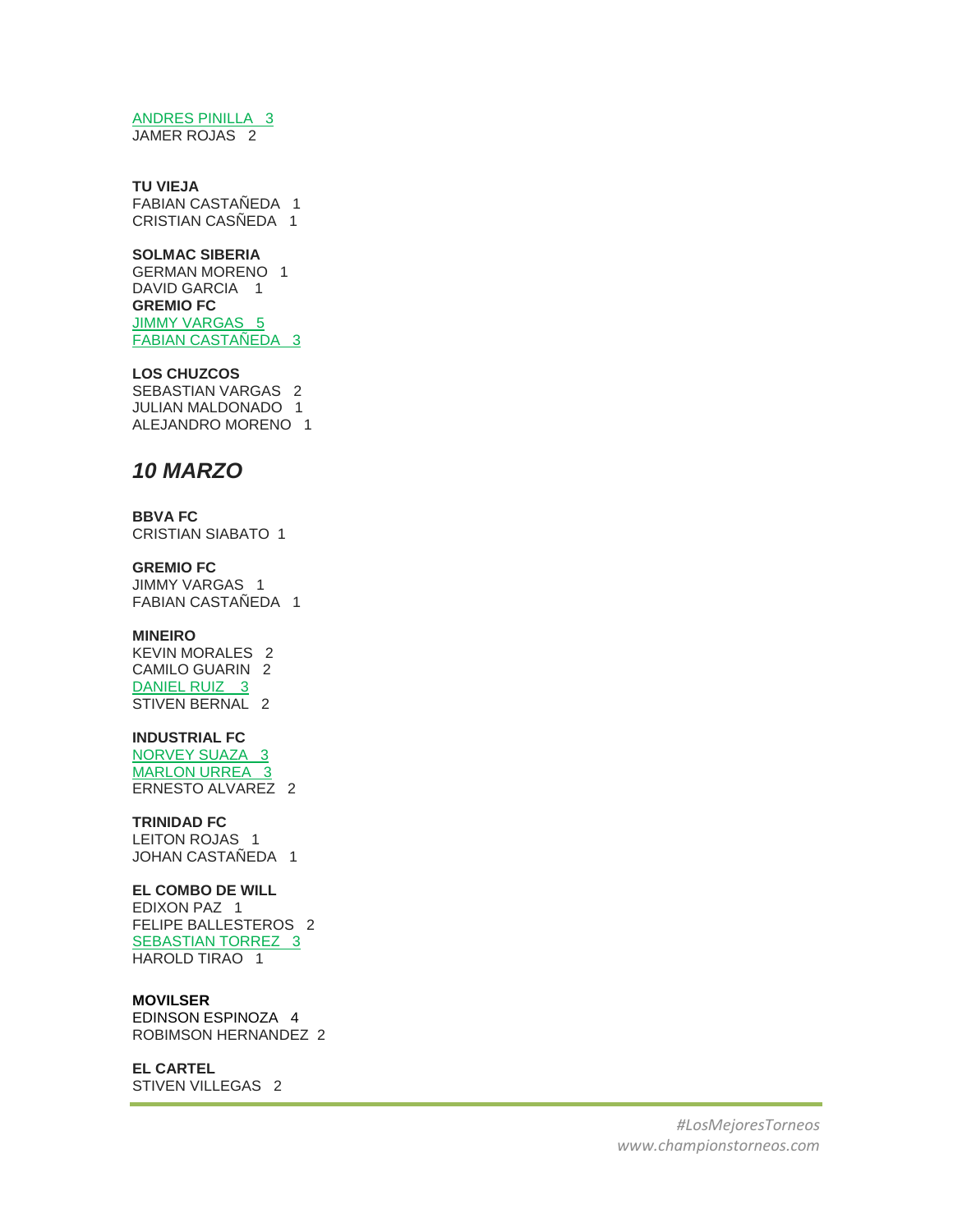DIEGO VARGAS 1

## *17 MARZO*

#### **PSG**

JORGE MESA 1 JORDAN SOLARTE 4 ANDRES RODRIGUEZ 2 **INDUSTRIAL FC** NORVEY SUAZA 1 FERNANDO SUAZA 2 STIVEN SUAZA 1

#### **SOLMAC PALOQUEMAO**

CRIS TORREZ 1 ENRIQUE MONTOYA 1 PABLO YARA 1

## **LA RESERVA FC**

JULIAN AVILAN 4 JUAN DUARTE 3 JOSE CASTRO 3 YEISON ALVARADO 2

## **UNIVERSAL DE FRIO**

RUBEN GAITAN 5 SERGIO VALENCIA 4 JAROL RAMIREZ<sub>3</sub>

## **LA RESERVA FC**

CAMILO BARRERA 1 YEISON ALVARADO 4

## **EL COMBO DE WILL**

FELIPE BALLESTEROS 1 SEBASTIAN TORREZ 1

## **DEPORTIVO WILLIS**

JHON BUITRAGO 1 FREDY BENESE 1

#### **LOS CHUZCOS**

SEBASTIAN VARGAS 1 JULIAN MALDONADO 1

## **BBVA FC**

JORGE SILVA 1 JHON VERNAL 1

## **TRINIDAD FC**

FERNEY ARIZA 2 CARLOS ARDILA 1 WILMAR MENDEZ 3 JOHAN CASTAÑEDA 3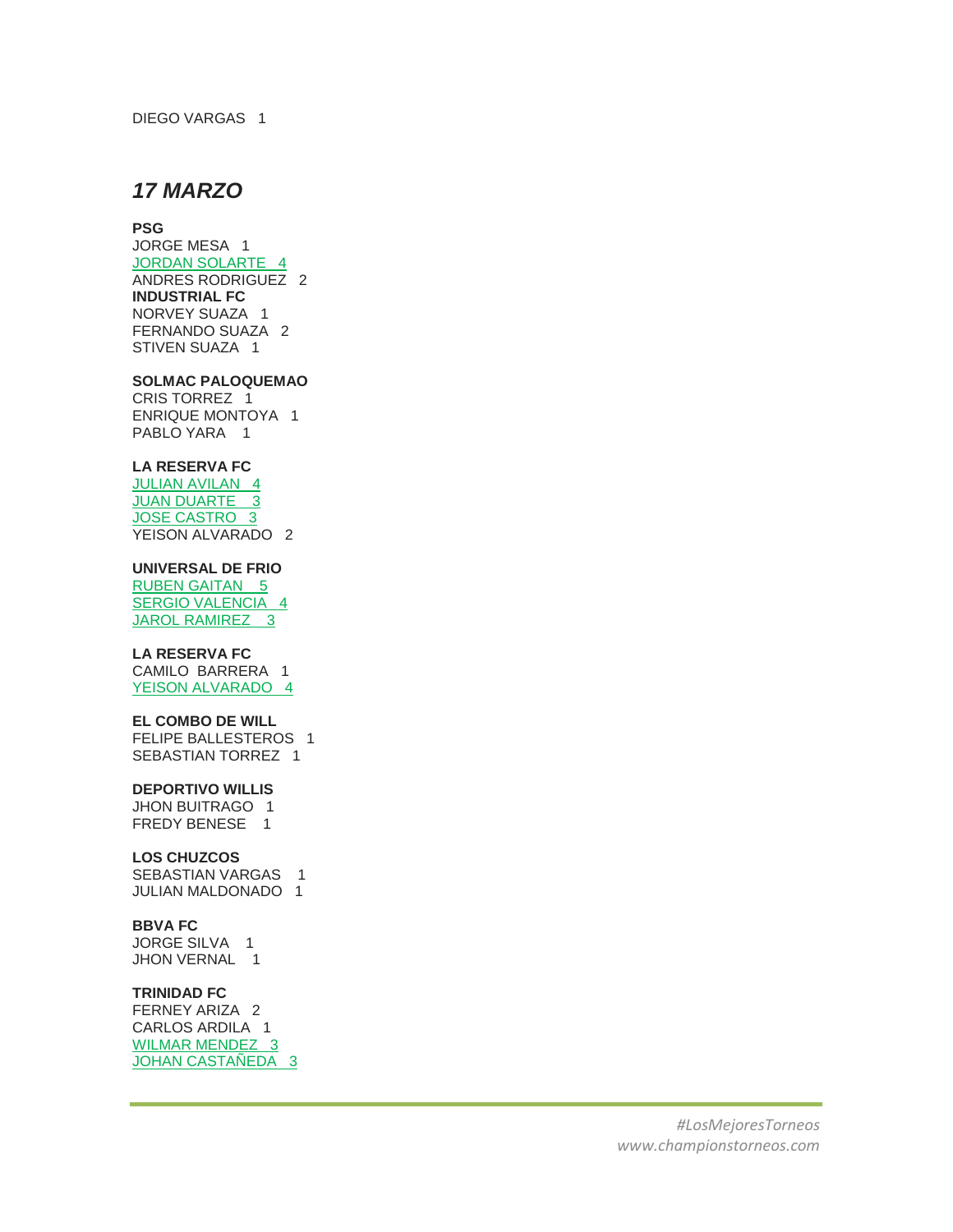## **CLUB 504**

RAFAEL REYES 1 DANIEL DAZA 1 RICARDO FUENMAYOR 1 WILLIAM MEDINA 1

## *24 MARZO*

## **BAYER FC**

MIGUEL CARDENAS 2 DANIEL RODRIGUEZ 7 ANIBAL PEREZ 1 **DEPORTIVO WILLIS**  MAURICIO RODRIGUEZ 1 CARLOS HERRERA 2 TITO VARGAS 2 JULIAN CEPEDA 1 ANDRES MONCADA 1

## **PERSEPOLIS**

CRISTIAN DANCEL 1 EDEXON PICAJAN 1 MARLON MILLAN 1 JUAN RUEDA 1 VICTOR LOPEZ 1

## **EL COMBO DE WILL**

EDIXON PAZ 1 FELIPE BALLESTEROS 1

## **MINEIRO**

KEVIN MORALES 2 ARNOLD QUIMBAYA 2

## *07 ABRIL OCTAVOS DE FINAL*

## **MOVILSER**

EDINSON ESPINOZA 3 ROBINSON HERNANDEZ 2 SANTIAGO SABATERNO 2 GEOVANY HERNANDEZ 3

## **DEPORTIVO WILLIS**

CARLOS SILVA 1 JHON BUITRAGO 1 FREDY BENESE 4

## **LOS CHUZCOS**

BRIAM CORPA 1 SEBASTIAN ORTIZ 1 SEBASTIAN VARGAS 1 JULIAN MALDONADO 1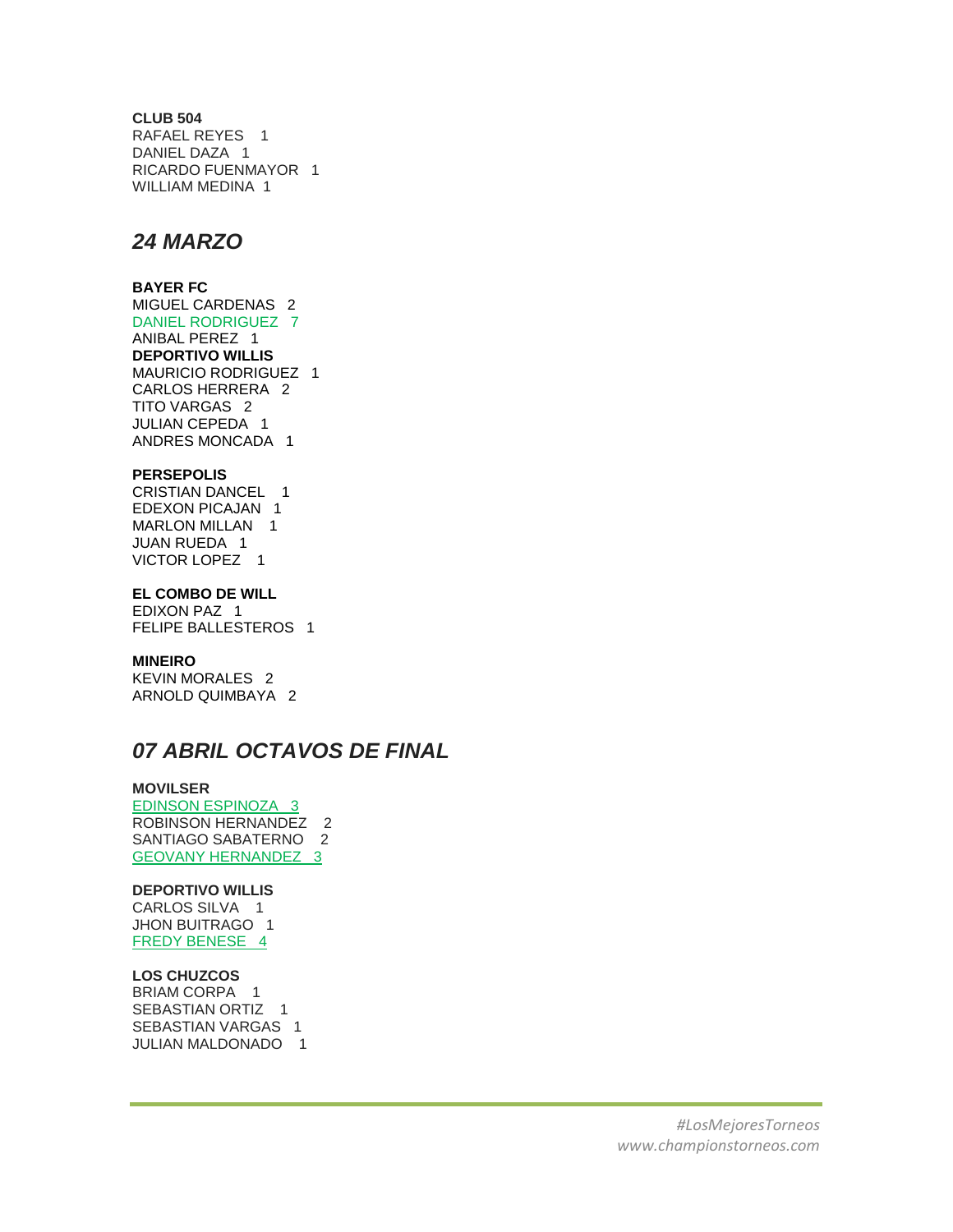## **TU VIEJA**

FABIAN CASTAÑEDA 2 CRISTIAN CASTAÑEDA 3

## **SOLMAC SIBERIA**

ANDRES ROMERO 2 GERMAN MORENO 2 EDGAR PINZON 1 CAMILO GOMEZ 1 CAMILO MARIN 1 DAVID GARCIA 1

#### **EL CARTEL**

STIVEN VILLEGAS 2 ALE VILLEGAS 2 DIEGO VARGAS 1

## **EL COMBO DE WILL**

SIMON SANTUARIO 1 FELIPE BALLESTEROS 2 LEONARDO POVEDA 1 LEONARDO MENDOZA 1

#### **PERSEPOLIS**

ALEX FLORES 1 MARLON MILLAN 1 WILLIAM OCHOA 2

## *14 ABRIL CUARTOS DE FINAL*

### **TU VIEJA**

CARLOS DIAZ 1 FABIAN CASTAÑEDA 2 CRISTIAN CASTAÑEDA 2 FELIPE ABRIL 1 WILSON TORRREZ 2 JHON LADINO 1

## **SOLMAC SIBERIA**

ANDRES ROMERO 3 GERMAN MORENO 3 CAMILO GOMEZ 3 CAMILO MARIN 2

## **MOVILSER**

ROBINSON HERNANDEZ 5

#### **PERSEPOLIS**

JEISON RODRIGUEZ 5 WILLIAM OCHOA 1